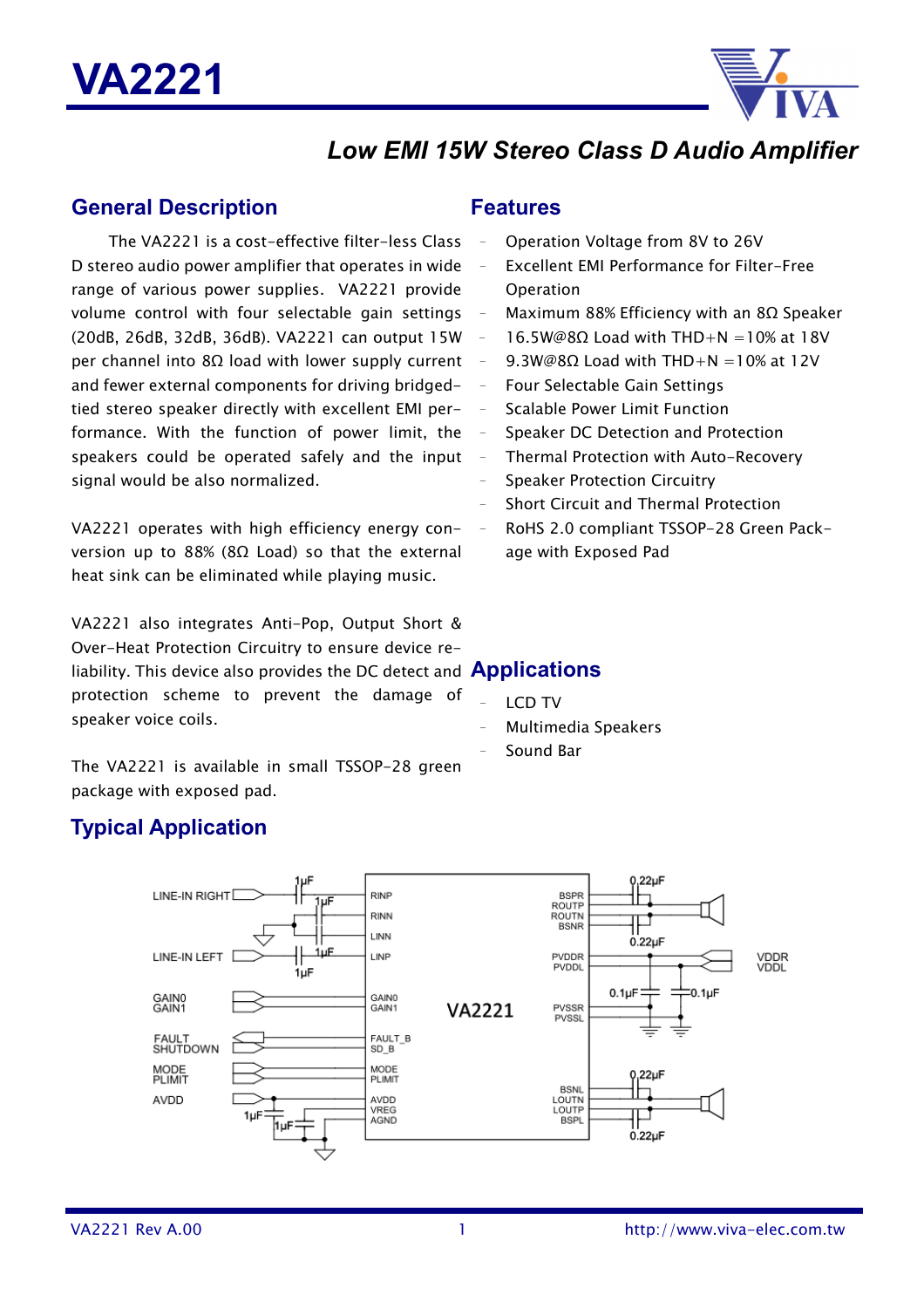**VA2221**



# **Functional Block Diagram**

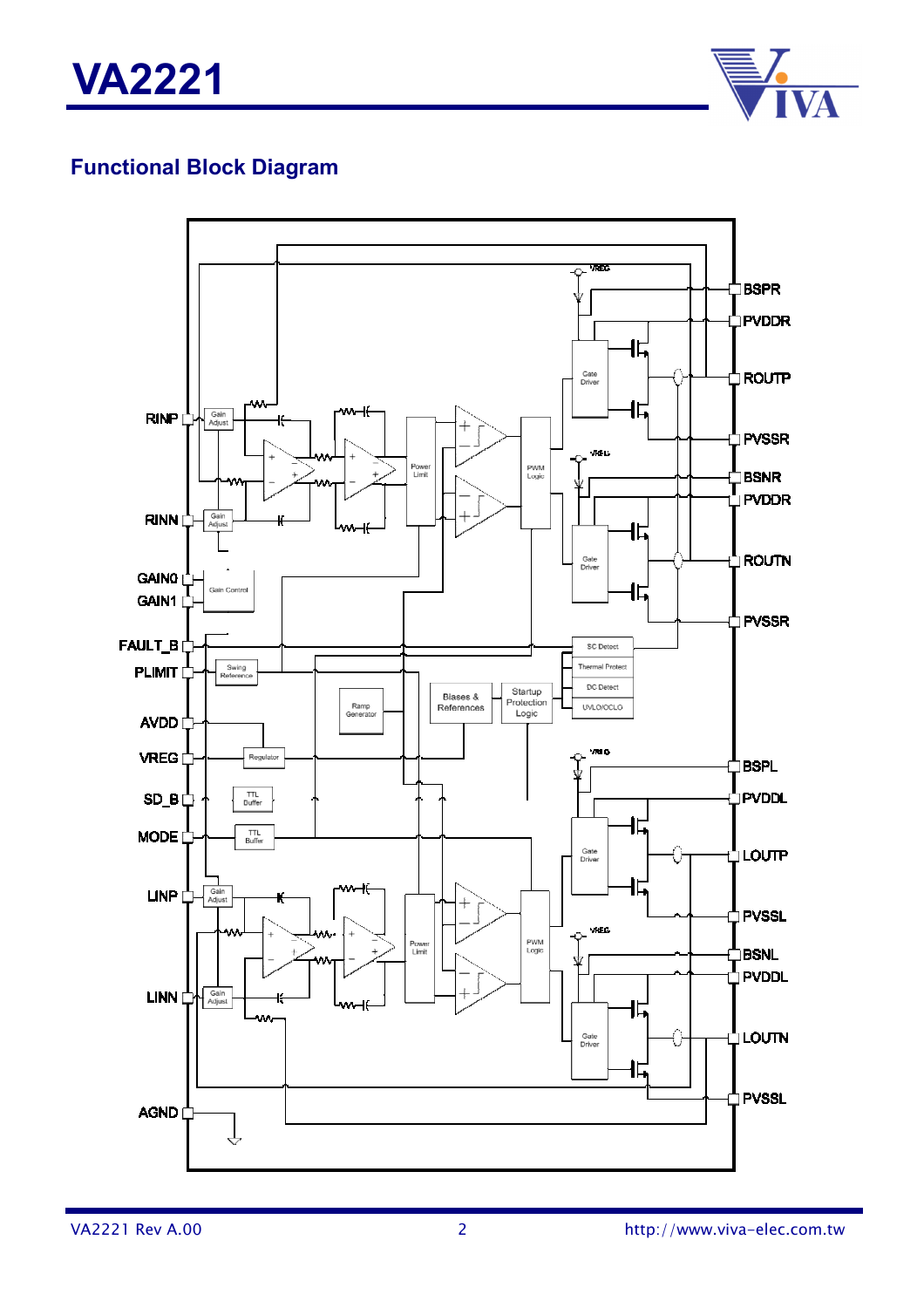

# **Pin Assignments And Descriptions**



| Pin No.         | Pin          | I/O/P          | <b>Function Description</b>                                           |
|-----------------|--------------|----------------|-----------------------------------------------------------------------|
| 1               | $SD_B$       | $\mathbf{I}$   | Shutdown control terminal. Low active. TTL Logic levels with compli-  |
|                 |              |                | ance to AVDD.                                                         |
| $\overline{2}$  | FAULT_B      | $\overline{O}$ | Protection Flag Indicator (Open Drain). Connecting FAULT_B and SD_B   |
|                 |              |                | can be set to auto-recovery. Otherwise need to reset by cycling AVDD. |
| $\overline{3}$  | <b>LINP</b>  | L              | Left channel positive audio signal input.                             |
| $\overline{4}$  | <b>LINN</b>  | I              | Left channel negative audio signal input.                             |
| 5               | GAIN0        | $\overline{1}$ | Gain selection least significant bit.                                 |
| $\overline{6}$  | GAIN1        | $\mathbf{I}$   | Gain selection most significant bit.                                  |
| $\overline{7}$  | <b>AVDD</b>  | P              | Analog Power Supply.                                                  |
| 8               | <b>AGND</b>  | P              | Analog Ground.                                                        |
| 9               | <b>VREG</b>  | $\mathsf{O}$   | Regulated Voltage. Nominal voltage is 5.8V.                           |
| 10              | PLIMIT       | $\mathbf{I}$   | Power Limit Level Adjust. Connect a resistor divider from VREG to GND |
|                 |              |                | to set power limit. Connect to VREG directly for no power limit.      |
| 11              | <b>RINN</b>  | $\mathsf{I}$   | Right channel negative audio signal input.                            |
| 12              | <b>RINP</b>  | L              | Right channel positive audio signal input.                            |
| 13              | <b>MODE</b>  | T              | Modulation Mode Select. Pull-Low to disable new modulation scheme.    |
| 14              | <b>AGND</b>  | P              | Analog Ground.                                                        |
| 15,16           | <b>PVDDR</b> | ${\sf P}$      | Right channel power supply.                                           |
| 17              | <b>BSPR</b>  | $\mathsf{I}$   | Bootstrap I/O for right channel positive high-side switch.            |
| 18              | <b>ROUTP</b> | O              | Right channel positive output.                                        |
| 19              | <b>PVSSR</b> | ${\sf P}$      | Right channel power ground.                                           |
| 20              | <b>ROUTN</b> | O              | Right channel negative output.                                        |
| 21              | <b>BSNR</b>  | $\mathsf{I}$   | Bootstrap I/O for right channel negative high-side switch.            |
| 22              | <b>BSNL</b>  | $\mathbf{I}$   | Bootstrap I/O for left channel negative high-side switch.             |
| $\overline{23}$ | <b>LOUTN</b> | $\mathsf{O}$   | Left channel negative output.                                         |
| 24              | <b>PVSSL</b> | ${\sf P}$      | Left channel power ground.                                            |
| 25              | <b>LOUTP</b> | $\mathsf{O}$   | Left channel positive output.                                         |
| 26              | <b>BSPL</b>  | $\mathsf O$    | Bootstrap I/O for left channel positive high-side switch.             |
| 27,28           | <b>PVDDL</b> | P              | Left channel power supply.                                            |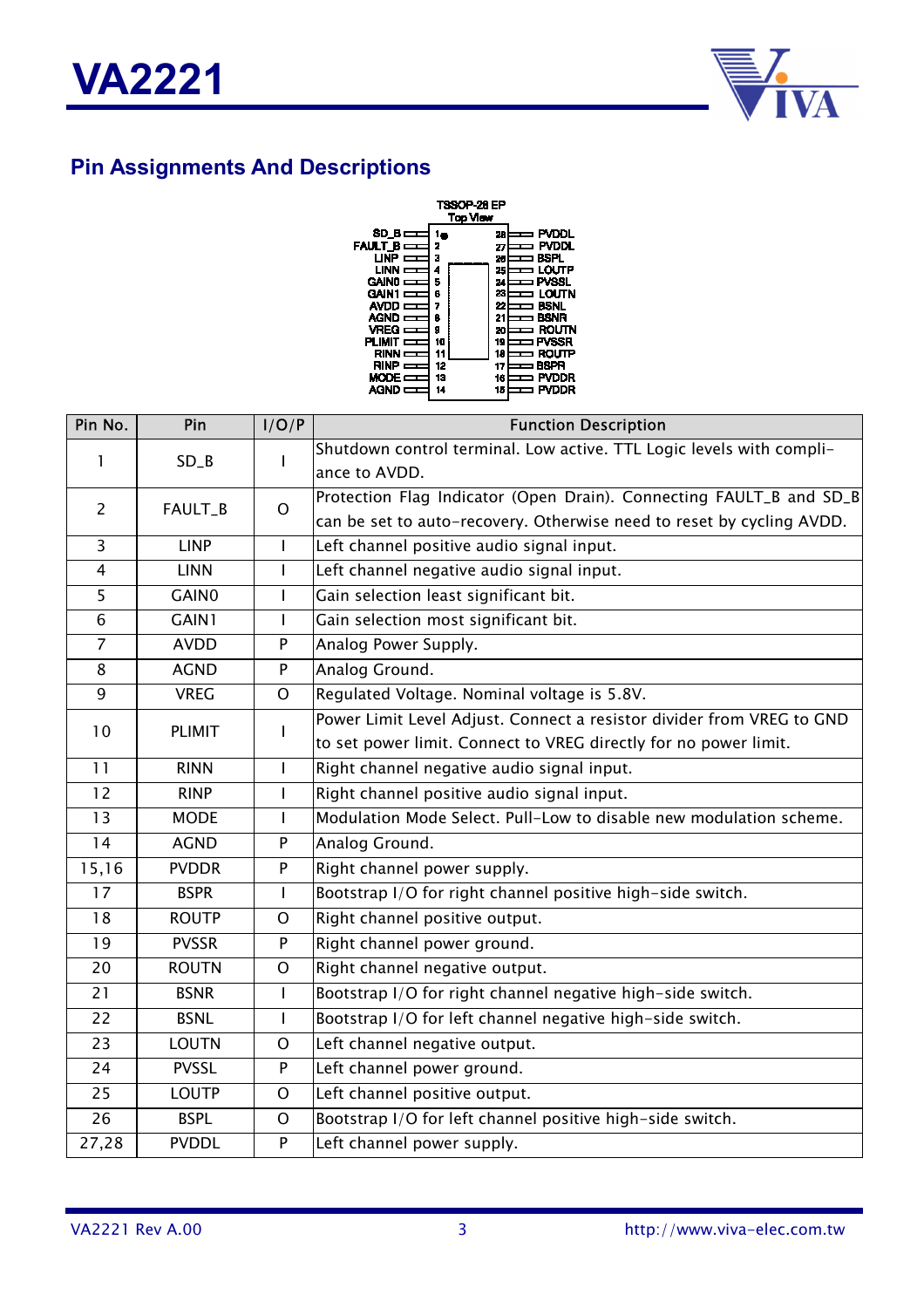

# **Absolutely Maximum Ratings**

Over operating free-air temperature range, unless otherwise specified (\* 1)

| Symbol                                               | Parameter                                    | Limit                                        | Unit               |
|------------------------------------------------------|----------------------------------------------|----------------------------------------------|--------------------|
| V <sub>DD</sub> (PVDDR, PVDDL, AVDD)                 | Supply voltage                               | $-0.3$ to 30                                 | V                  |
| V <sub>I</sub> (GAINO, GAIN, FALUT_B,<br>SD_B, MODE) | Input voltage                                | $-0.3$ to $V_{DD}+0.3$                       | $\vee$             |
| $V1$ (PLIMIT)                                        | Input voltage                                | $-0.3$ to $V_{REG}+0.3$                      | $\vee$             |
| V <sub>I</sub> (LINN, RINN, LINP, RINP)              | Input voltage                                | $-0.3$ to 6.5                                | V                  |
| $T_A$                                                | Operating free-air temperature range         | $-40 \sim +85$                               | $\circ \mathsf{C}$ |
| TJ.                                                  | Operating junction temperature range $(* 2)$ | $-40$ to $+150$                              | $\circ \mathsf{C}$ |
| $T_{STG}$                                            | Storage temperature range                    | $-65$ to 150                                 | $\circ C$          |
| R <sub>(LOAD)</sub>                                  | Minimum load resistance                      | $8 (V_{DD} > 15V)$<br>4 ( $V_{DD} \le 15V$ ) | Ω                  |
| $\theta_{\text{JC}}$                                 | Thermal Resistance (Junction to Case)        | 8                                            | $\circ$ C/W        |
| $\theta_{JA}$                                        | Thermal Resistance (Junction to Air)         | 45                                           | $\circ$ C/W        |
| Electrostatic discharge                              | Human body model                             | ±2                                           | kV                 |
| Electrostatic discharge                              | Machine model                                | ±200                                         | V                  |

( \*1): Stress beyond those listed at "absolute maximum rating" table may cause permanent damage to the device. These are stress rating ONLY. For

# **Recommended Operating Conditions**

Over operating free-air temperature range, unless otherwise specified.

| <b>Symbol</b>   | Parameter                             | <b>Test Condition</b>                         | Specification | Unit |           |
|-----------------|---------------------------------------|-----------------------------------------------|---------------|------|-----------|
|                 |                                       |                                               | Min           | Max  |           |
| $V_{DD}$        | Supply voltage                        | PVDDL, PVDDR, AVDD                            | 8             | 26   | v         |
| V <sub>IH</sub> | High level input voltage              | $V_{DD} = 24V$                                | 2             |      | v         |
|                 | (GAINO, GAIN1, SD_B, MODE)            |                                               |               |      |           |
| $V_{IL}$        | Low level input voltage               | $V_{DD} = 24V$                                |               | 0.8  | ν         |
|                 | $(SD_B)$                              |                                               |               |      |           |
| $V_{OL}$        | Low level output voltage<br>(FAULT_B) | $V_{DD} = 24V$ , $R_{PULL-HIGH} = 100k\Omega$ |               | 0.8  | ٧         |
| $T_A$           | Operating free-air temperature        |                                               | $-40$         | 85   | $\circ$ C |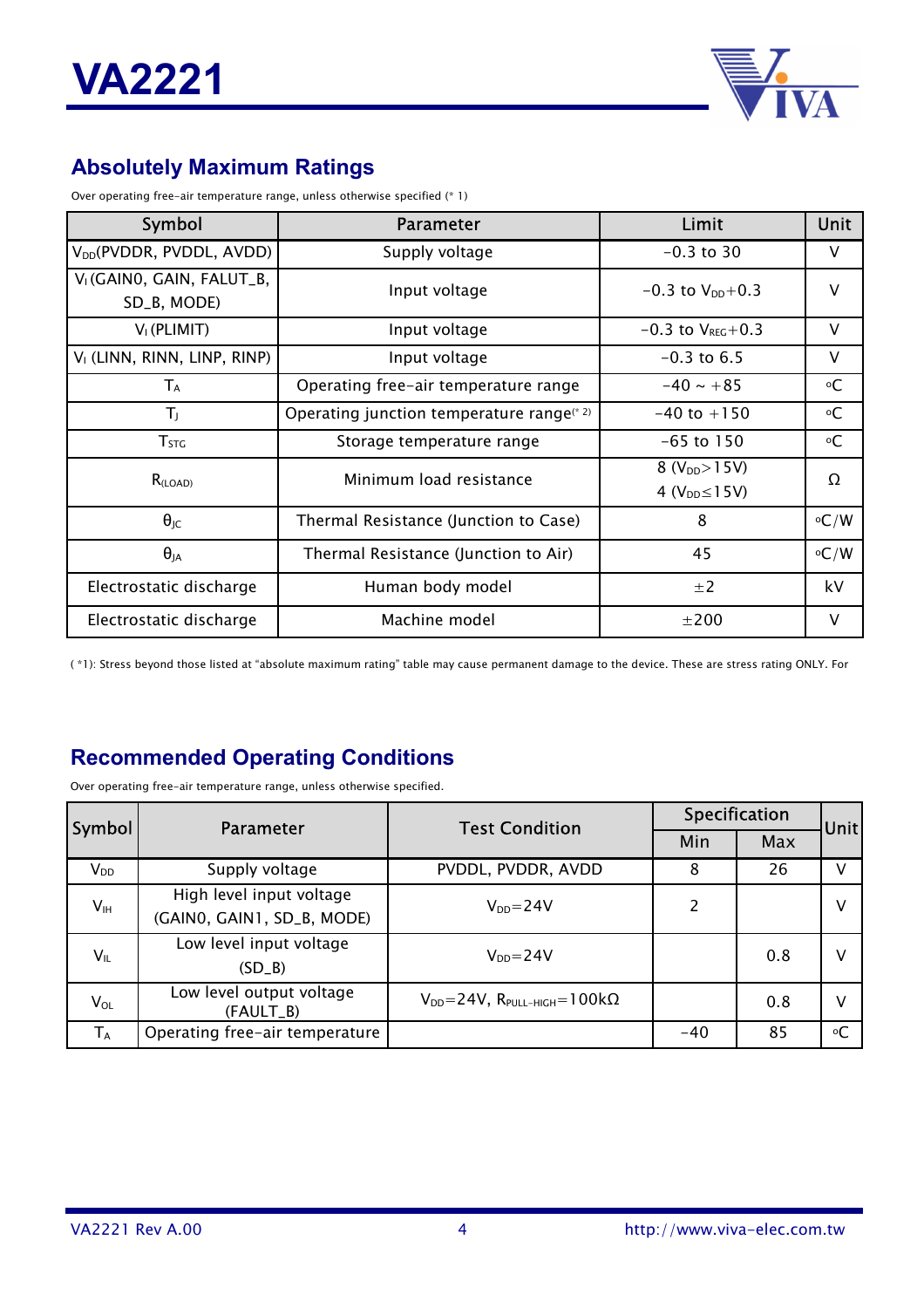

# **Electrical Characteristics**

 $T_A = 25°C$ ,  $V_{DD} = 12V$ ,  $R_L = 8Ω$ ,  $GAIN = 20dB$ , unless otherwise noted.

| Symbol                  | <b>Parameter</b>                                   | <b>Test Condition</b>                           |           | Specification |                |            | Unit |  |
|-------------------------|----------------------------------------------------|-------------------------------------------------|-----------|---------------|----------------|------------|------|--|
|                         |                                                    | Min<br>Typ.                                     |           |               |                | <b>Max</b> |      |  |
| $ V_{OS} $              | Output offset voltage (measured<br>differentially) | $V_i = 0V$                                      |           |               | 1.5            | 15         | mV   |  |
| $I_{\mathsf{Q}}$        | Quiescent current                                  | $SD_B = 2V$ , No load                           |           |               | 30             | 50         | mA   |  |
| $I_{SD}$                | Shutdown current                                   | $SD_B = 0.8V$ , No load                         |           |               | 300            | 500        | μA   |  |
| $t_{ON}$                | Shutdown turn-on time                              | $SD$ $B = 2V$                                   |           |               | 20             |            | ms   |  |
| $t_{\text{OFF}}$        | Shutdown turn-off time                             | $SD_B = 0.8V$                                   |           |               | $\overline{2}$ |            | μs   |  |
| $f_{\rm osc}$           | Internal oscillation frequency                     |                                                 |           |               | 310            |            | kHz  |  |
|                         |                                                    | $GAIN1 = 0.8V, GAIN0 = 0.8V$                    |           |               | 20             |            | dB   |  |
| A                       | Amplifier gain                                     | $GAIN1 = 0.8V$ , $GAIN0 = 2V$                   |           |               | 26             |            |      |  |
|                         |                                                    | $GAIN1 = 2V, GAIN0 = 0.8V$                      |           |               | 32             |            |      |  |
|                         |                                                    | $GAIN1 = 2v$ , $GAIN0 = 2v$                     |           |               | 36             |            |      |  |
|                         | Drain-Source ON resistance <sup>1</sup>            | $V_{DD} = 12V$ ,                                | High Side |               | 240            |            | mΩ   |  |
| $R_{DS(ON)}$            |                                                    | $I_{\text{OUT}} = 500 \text{mA}$                | Low Side  |               | 240            |            |      |  |
| <b>V</b> <sub>REG</sub> | Regulator output                                   | $I_{VREG} = 100 \mu A$ , $V_{DD} = 8 \sim 26 V$ |           | 5.25          | 5.8            | 6.25       | V    |  |
| $t_{DC-DET}$            | DC detect time                                     |                                                 |           |               | 450            |            | ms   |  |

(1) Design center value.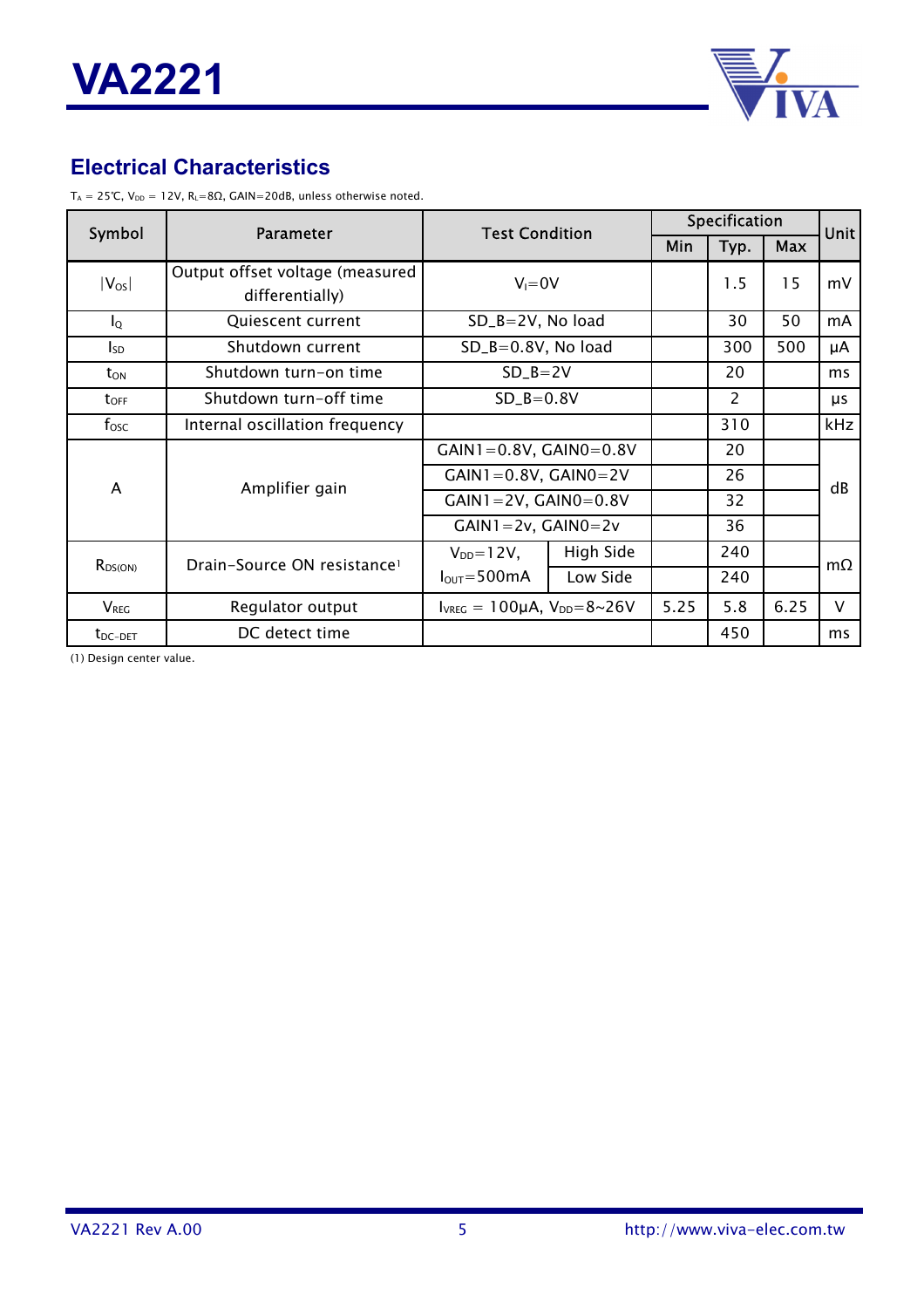

# **Operating Characteristics**

 $V_{DD}=12V$ , A<sub>V</sub>=20dB, T<sub>A</sub> = 25℃ unless otherwise noted.

| Symbol      | Parameter                                 | <b>Test Condition</b>                                               |                    | Specification |            |  | Unit          |
|-------------|-------------------------------------------|---------------------------------------------------------------------|--------------------|---------------|------------|--|---------------|
|             |                                           |                                                                     | Min                | Typ.          | <b>Max</b> |  |               |
|             |                                           | THD+N=10%, $f=1$ kHz,                                               | $V_{DD} = 18V^{1}$ |               | 16.5       |  | W             |
| $P_{O}$     | Output power                              | $R_L = 8\Omega$                                                     | $V_{DD} = 12V$     |               | 9.3        |  | W             |
|             |                                           | THD+N=1%, $f=1$ kHz,                                                | $V_{DD} = 18V^{1}$ |               | 12.8       |  |               |
|             |                                           | $R_L = 8\Omega$                                                     | $V_{DD} = 12V$     |               | 7.4        |  |               |
| $THD+N$     | Total harmonic dis-<br>tortion plus noise | $V_{DD}$ =15V, P <sub>0</sub> =7.5W, R <sub>L</sub> =8Ω, f=1kHz     |                    |               | 0.15       |  | %             |
| $ V_{OS} $  | Offset voltage                            |                                                                     |                    |               | 20         |  | mV            |
| $ K_{SVR} $ | Supply ripple rejec-<br>tion ration       | Input AC-Grounded, $C_i = 1 \mu F$ , $f = 1 \kappa Hz$              |                    |               | 68         |  | dB            |
| SNR         | Signal-to-Noise ratio                     | A-weighted, THD+N=1%, $R_L = 8\Omega$                               |                    |               | 93         |  | dB            |
| $V_n$       | Output voltage noise                      | $C_i = 1 \mu F$ , f=20Hz to 20kHz, A-weighted,<br>Input AC-Grounded |                    |               | 150        |  | $\mu V_{RMS}$ |
| CMRR        | Common mode re-<br>jection ratio          | $V_{DD} = 12V$ , $V_{IC} = 1V_{PP}$                                 | $f=120Hz$          |               | 66         |  | dB            |
| $Z_{1}$     | Input impedance                           |                                                                     |                    |               | 60         |  | kΩ            |
| Crosstalk   | Channel separation                        | $V_0 = 1W$ , f=1kHz, Gain=20dB                                      |                    |               | 96         |  | dB            |

(1) Heat-sink is required.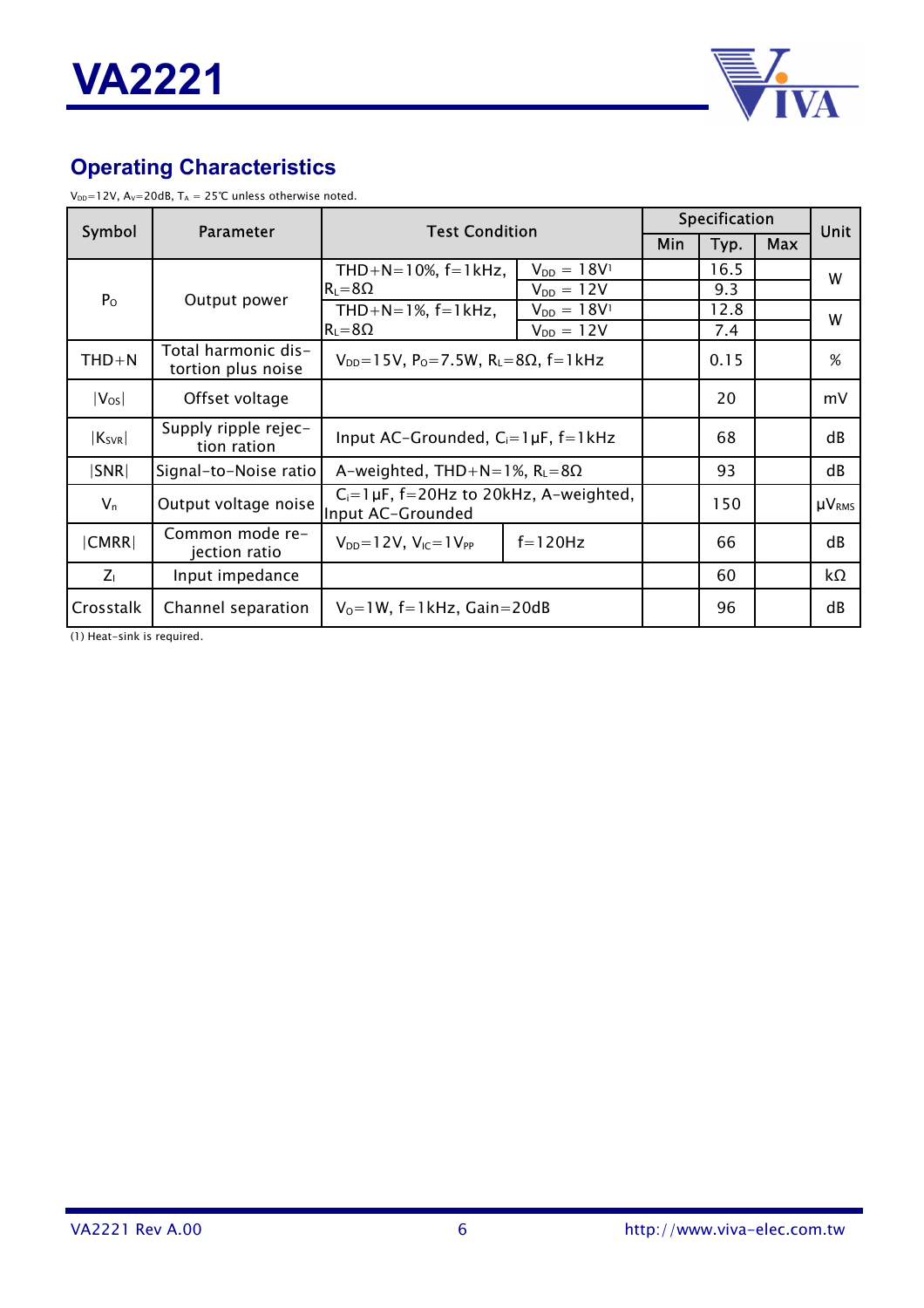

### **Functional Descriptions**

#### Gain Settings

The gain of the VA2221 can be set by GAIN0 and GAIN1 pins. The gain ratios listed in Table 1 are implemented by changing the taps on the feedback resistors in the preamplifier stage.

The input resistance is depended on the gain setting. Since the gain setting is determined by the ratio of the internal feedback resistive network, the variation of the gain is small. But the absolute value of the input resistance may shift by  $\pm 20\%$  at the same gain. In actual design cases, 80% of nominal value should be assumed as the input resistance of VA2221 in the input network of whole amplifier.

| Gain | Gain | Gain<br>Ratio | Resistance   | Range                      |
|------|------|---------------|--------------|----------------------------|
|      |      | 36dB          | $9k\Omega$   | $7.2k\Omega~10.8k\Omega$   |
|      |      | 32dB          | 15 $k\Omega$ | $12k\Omega$ ~18k $\Omega$  |
|      |      | 26dB          | $30k\Omega$  | $24k\Omega \sim 36k\Omega$ |
|      |      | 20dB          | $60k\Omega$  | $48k\Omega \sim 72k\Omega$ |



### Amplifier Input Impedance



Figure 1. Cut-off point of high-pass filter

In most cases, no extra resistor needs to be added on the input of VA2221. The actual input resistor is already determined while selecting the gain. If a single capacitor is used in the input high-pass filter, the cut-off frequency *fo* may vary with the change of gain setting. The -3dB point of the cutoff frequency can be calculated by the following equation,

$$
\mathbf{f}o = \frac{1}{2\pi \times \mathbf{R}_1 \times \mathbf{C}_1}
$$
 (Hz) Equation (2)

, where the  $R<sub>1</sub>$  values is given in Table 1.

### Shutdown Operation

The VA2221 employs a state of shutdown mode to reduce supply current to the absolute minimum level during periods of nonuse for power conservation. This terminal should be held high during normal operation when the amplifier is in normal operating. Pulling low causes the output drivers shutdown and the amplifier to enter a low-current state. Do not leave it unconnected, because there is no weakly pulling resistor inside the amplifier.

Remember that to place the amplifier in the shutdown state prior to removing the power supply voltage so that power-off pop noise can be eliminated.

#### VREG Supply

The  $V_{REG}$  Supply is used to bias the gates of the output full-bridge upper half MOSFETs. It could be used to supply the PLIMIT pin and related voltage divider circuit. Add at least 1µF capacitor to ground at this pin.

### Speaker Protection

Due to the nature of Class D amplifiers, the speakers may have DC current if the audio inputs get DC voltage in any case. An output DC fault will make FAULT\_B pin in low state and shuts down the audio amplifier and change the state of output into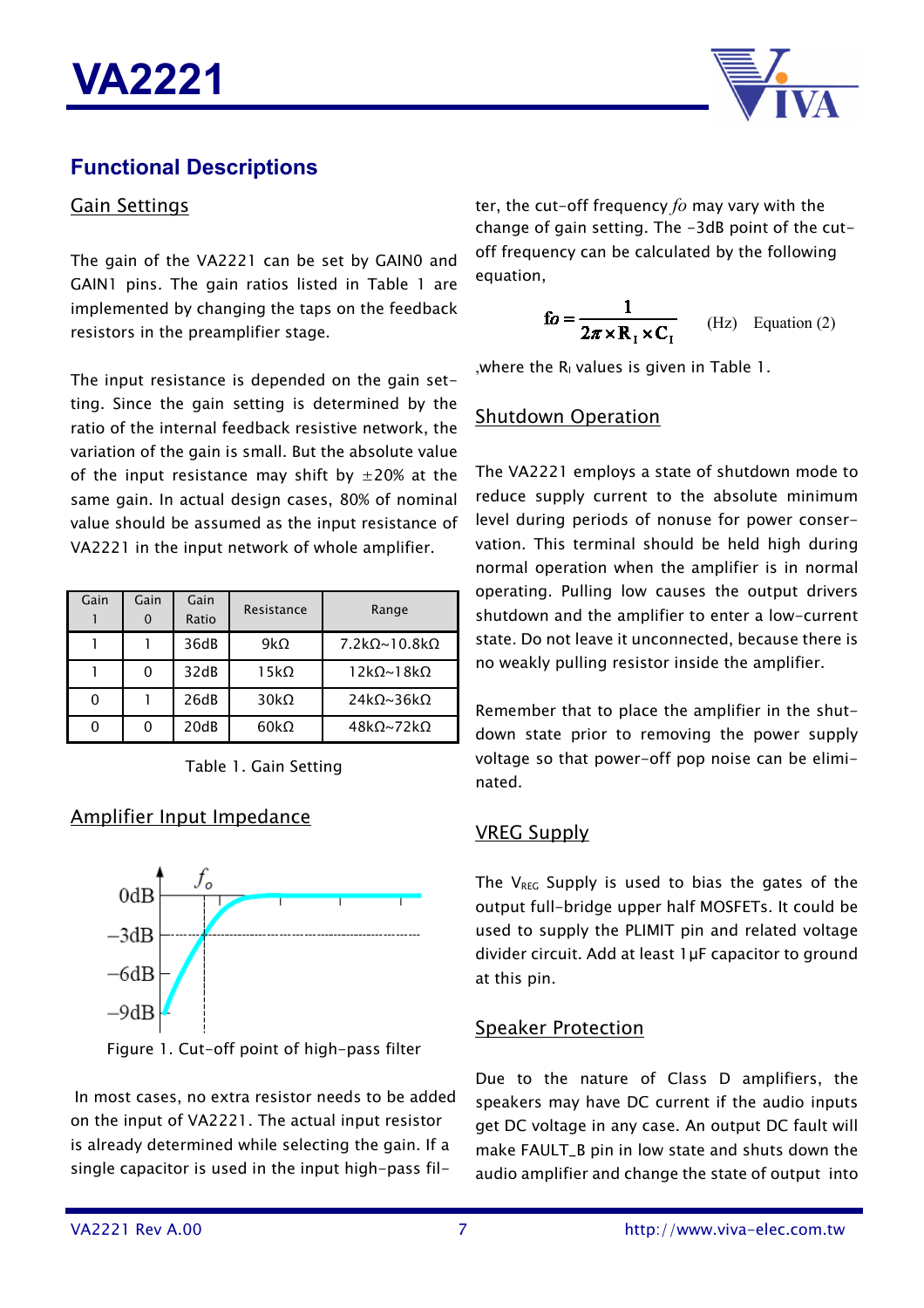

### **Functional Descriptions (cont.)**

high impedance.

To resolve the case of DC input, it is good to treat it as very low frequency sine wave much lower than audio band such as 2Hz. Based on this criteria, a DC detect fault shall be issued when the output differential duty-cycle of either channel exceeds 14% for more than 500ms at the same polarity. This feature protects the speakers away from large currents.

The minimum differential input DC voltages required to trigger the DC detection fault are listed in Table 2.

| $A_V$ (dB) | $V_{IN}$ (mV, Differential) |
|------------|-----------------------------|
| 36         | 17                          |
| 32         | 28                          |
| 26         | 56                          |
| 20         | 112                         |

#### Table 2. DC detect fault threshold

To resume the normal operation, it is necessary to power off the amplifier and then power on, cycling SD\_B can not resume normal operation.

#### Short Circuit Protection

VA2221 has protection from over-current conditions caused by a short circuit on the output stage. The short circuit protection fault is reported on the FAULT\_B pin as a low state. The amplifier outputs are switched to a high impedance state when the short circuit protection latch is engaged. The latch can be cleared by cycling the SD\_B pin through the low state.

Connect FAULT\_B to SD\_B pin, the over current protection will be auto recovery.

#### Thermal Protection

Thermal protection on the VA2221 prevents damage to the device when the internal die temperature exceeds 150°C. There is a  $\pm 30^{\circ}$ C tolerance on this trip point from device to device. Once the die temperature exceeds the thermal set point, the device enters into the shutdown state and the outputs are disabled. This is not a latched fault. The thermal fault is cleared once the temperature of the die is reduced by 30°C. VA2221 will be back to normal operation at this point with no external system interaction.

Thermal protection fault will not be reported on the FAULT\_B terminal.

#### Power Limit Operation

The voltage at PLIMIT terminal (pin 10) can be used to limit the power to levels below that which is possible based on the supply rail. Add a resistor divider from VREG to ground to set the voltage at the PLIMIT terminal. An external reference may also be used if precise limitation is required. Also add a luF capacitor from this pin to ground.

The PLIMIT circuit sets a limit on the output peakto-peak voltage. The limiting is done by limiting the duty cycle to fixed maximum value. This limit can be thought of as a "virtual" voltage rail which is lower than the supply connected to power rail. This "virtual" rail is 5 times the voltage at the PLIMIT pin. This output voltage can be used to calculate the maximum output power for a given maximum input voltage and speaker impedance.

$$
P_{OUT} = \frac{\left(\left(\frac{Rt}{Rt + 2 \times Rs}\right) \times V_P\right)^2}{2 \times Rt}
$$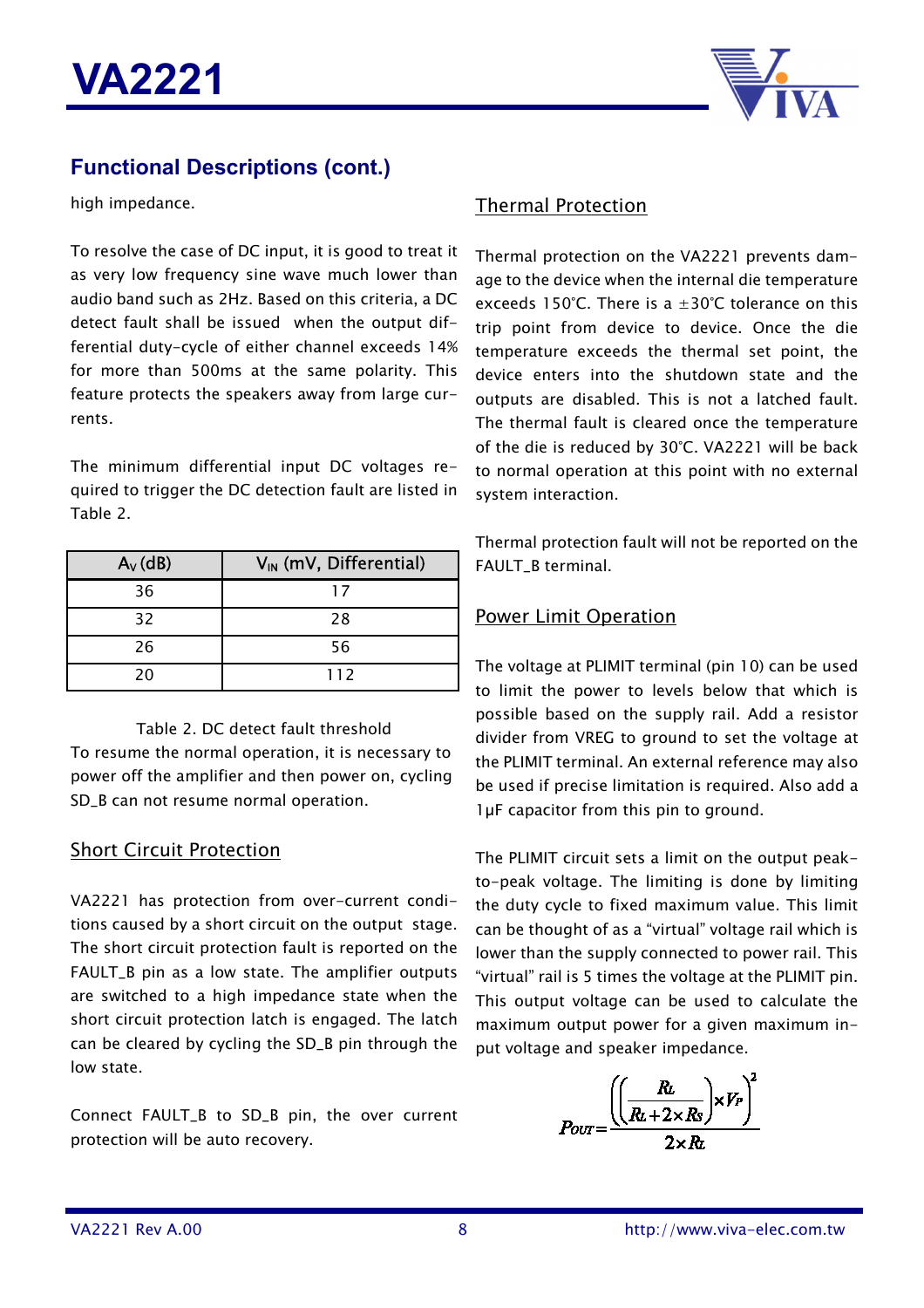



# **Functional Descriptions (cont.)**

 $V_P=5$  x PLIMIT voltage if PLIMIT < 5 x  $V_P$  $P_{OUT}$  (with 10% THD) = 1.25 x  $P_{OUT}$ 

where  $R_S$  is the total series resistance including  $RDS$  $_{(ON)}$  and any resistance in the output filter.  $R_L$  is the load resistance.  $V_P$  is the peak amplifier of the output possible within the supply rail.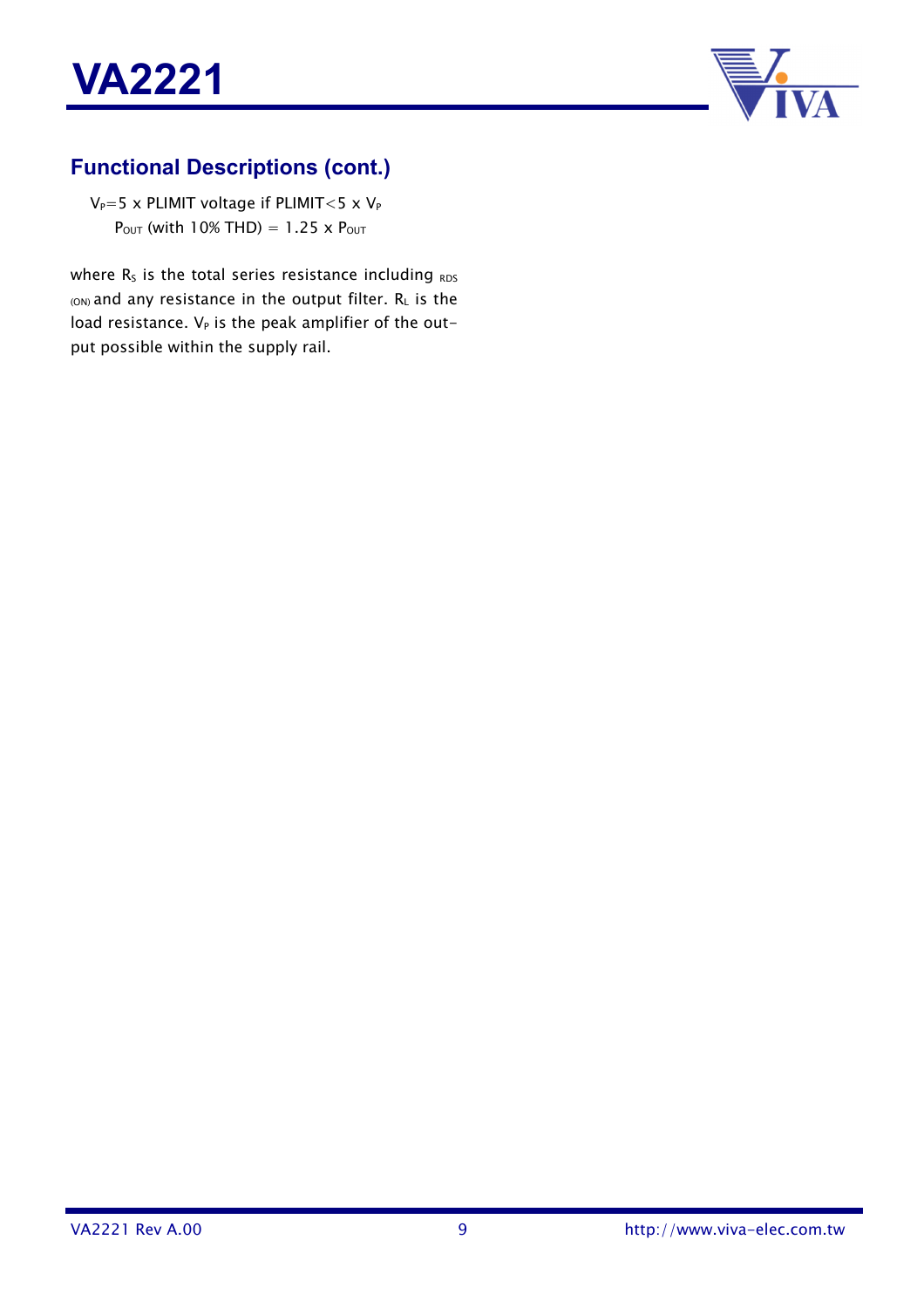

# **Application Information**

#### Output Filter

Many applications require a ferrite bead filter at least. The ferrite filter reduces EMI above 30MHz. When selecting a ferrite bead, choose one with high impedance at high frequencies, but low impedance at low frequencies, be aware of its maximum current limitation. Once the bead filter is designed, make sure to pull-high MODE pin (pin 13) to change the modulation scheme to achieve best EMI/EMC compatibility.

Use an LC output filter if there are low frequency (<1 MHz) EMI sensitive circuits and there are long wires from the amplifier to the speaker.



Figure 2. Typical LC Output Filter, Speaker Impedance=8Ω



Figure 3. Typical Ferrite Chip Bead Output Filter

Inductors used in LC filters must be selected carefully. A significant change in inductance at the peak output current of the VA2221 will cause increased distortion. The change of inductance at currents up to the peak output current must be less than 0.1µH per amp to avoid this. Also note that smaller inductors than 33µH may cause an increase in distortion above what is shown in preceding graphs of THD versus frequency and output power. In all cases, avoid using inductors which value are less than 22µH.

Like the selection of the inductor in LC filters, the capacitor must be selected carefully, too. A significant change in capacitance at the peak output voltage of the VA2221 will cause increased distortion. LC filter capacitors should be double of DC voltage ratings of the peak application voltage (the power supply voltage) at least. In general, it is strongly recommended using capacitors with good temperature performance like X5R series.

#### Output Snubbers

In Figure 4, the 330pF capacitors in series with 10Ω resistors connected with the outputs of the VA2221 are snubber circuits. They smooth switching transitions and reduce overshoot and ringing. With these networks, THD+N can be improved at lower power levels and EMC can be reduced 2~4 dB at middle frequencies. They increase quiescent current by 3mA~11mA depending on supply voltage.



Figure 4. Output Snubber Circuits

### Low ESR Capacitors

Low ESR capacitors are high recommended for this application. In general, a practical capacitor can be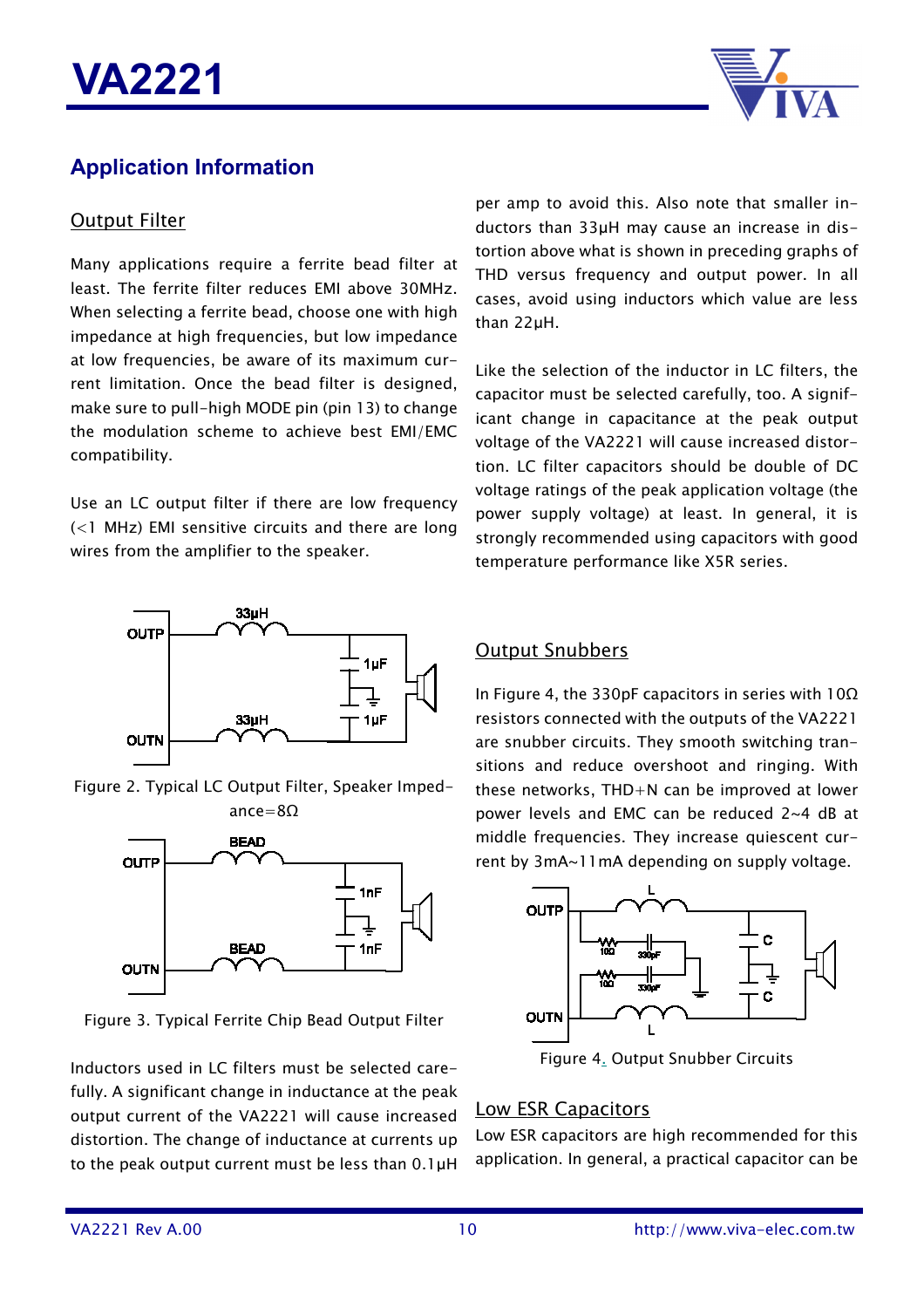

# **Application Information (cont.)**

modeled simply as a resistor in series with an ideal capacitor. The voltage drop across this unwanted resistor can eliminate the effects of the ideal capacitor. Place low ESR capacitors on supply circuitry can improve THD+N performance.

#### Boot-Strap Capacitors

The full H-bridge output stages use only MOS transistors. Therefore, they require bootstrap capacitors for the high side of each output to turn on correctly. A 0.22µF ceramic capacitor, rated for at least 25V, must be connected from each output to its corresponding boot-strap input. Specifically, one 0.22µF capacitor must be connected from OUTP to BSP, and one 0.22µF capacitor must be connected from OUTN to BSN.

The bootstrap capacitors connected between the BSP or BSN pins and corresponding output function as a floating power supply for the high side Nchannel power MOSFET gate drive circuitry. During each high side switching cycle, the bootstrap capacitors hold the gate-to-source voltage high enough to keep the high-side MOSFETs turned on.

#### Decoupling Capacitors

VA2221 requires appropriate power decoupling to minimize the output total harmonic distortion (THD) and improves EMC performance. Power supply decoupling also prevents intrinsic oscillations for long lead lengths between the amplifier and the speaker. The optimum decoupling can be achieved by using two different types of capacitors which target different types of noise on the power supply lines. For higher frequency spikes, or digital hash on the rail, a good low ESR ceramic capacitor, for example 0.1µF to 10µF, placed as close as possible to PVDDR and PVDDL pins works best. For filtering lower frequency noise, a larger low ESR aluminum

electrolytic capacitor of 470µF or greater placed near the audio power amplifier is suggested. The 470µF capacitor also serves as local storage capacitor for supplying current during heavy power output on the amplifier outputs. The PVDDR and PVDDL terminals provide the power to the output transistors, so a 470µF or larger capacitor should be placed by PVDDR and PVDDL terminals as near as possible. A 10µF ceramic capacitor on each PVDDR/PVDDL terminal is also recommended.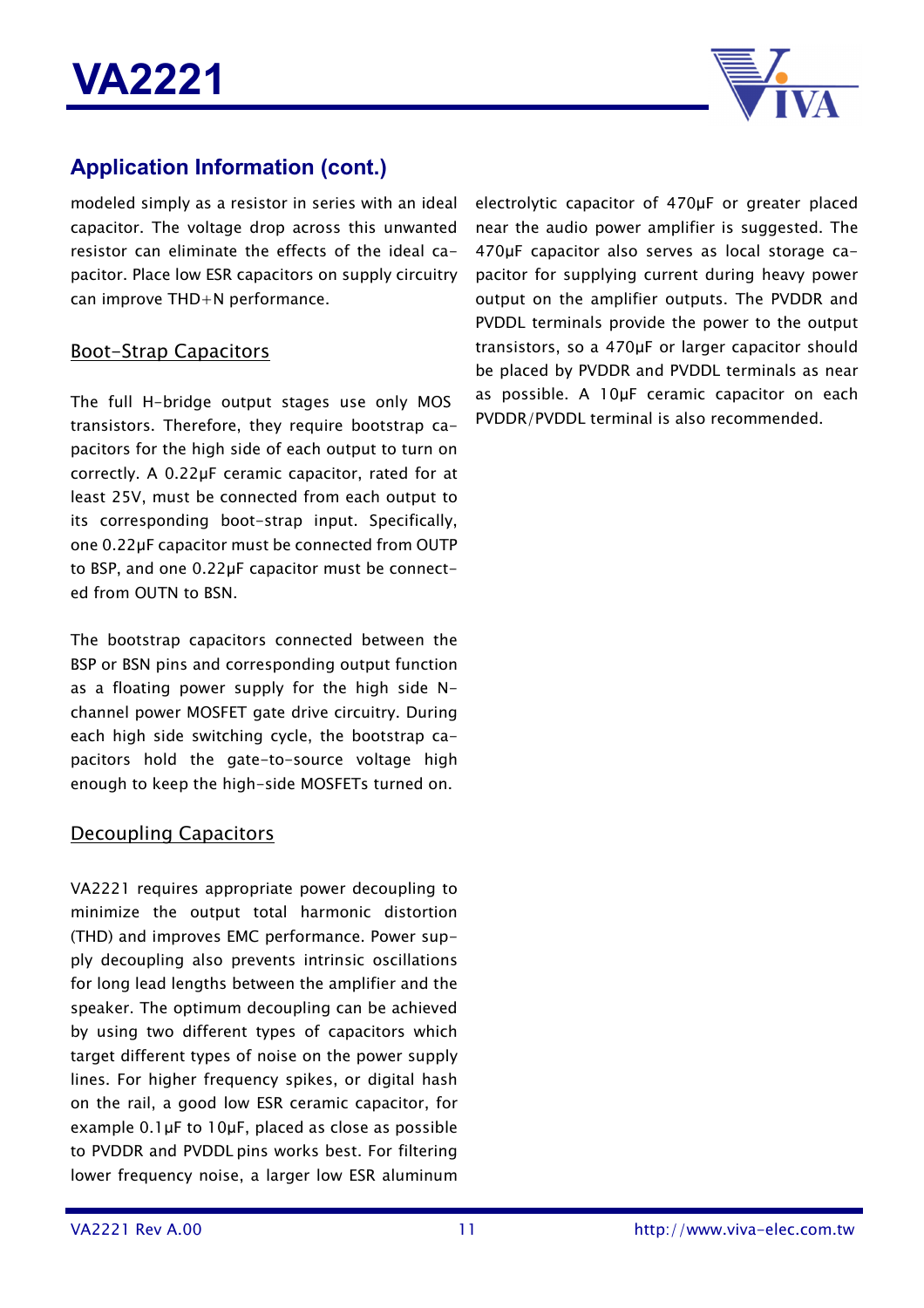



# **Application Circuit**



Figure 5. VA2221 Stereo Reference Application with LC Filter



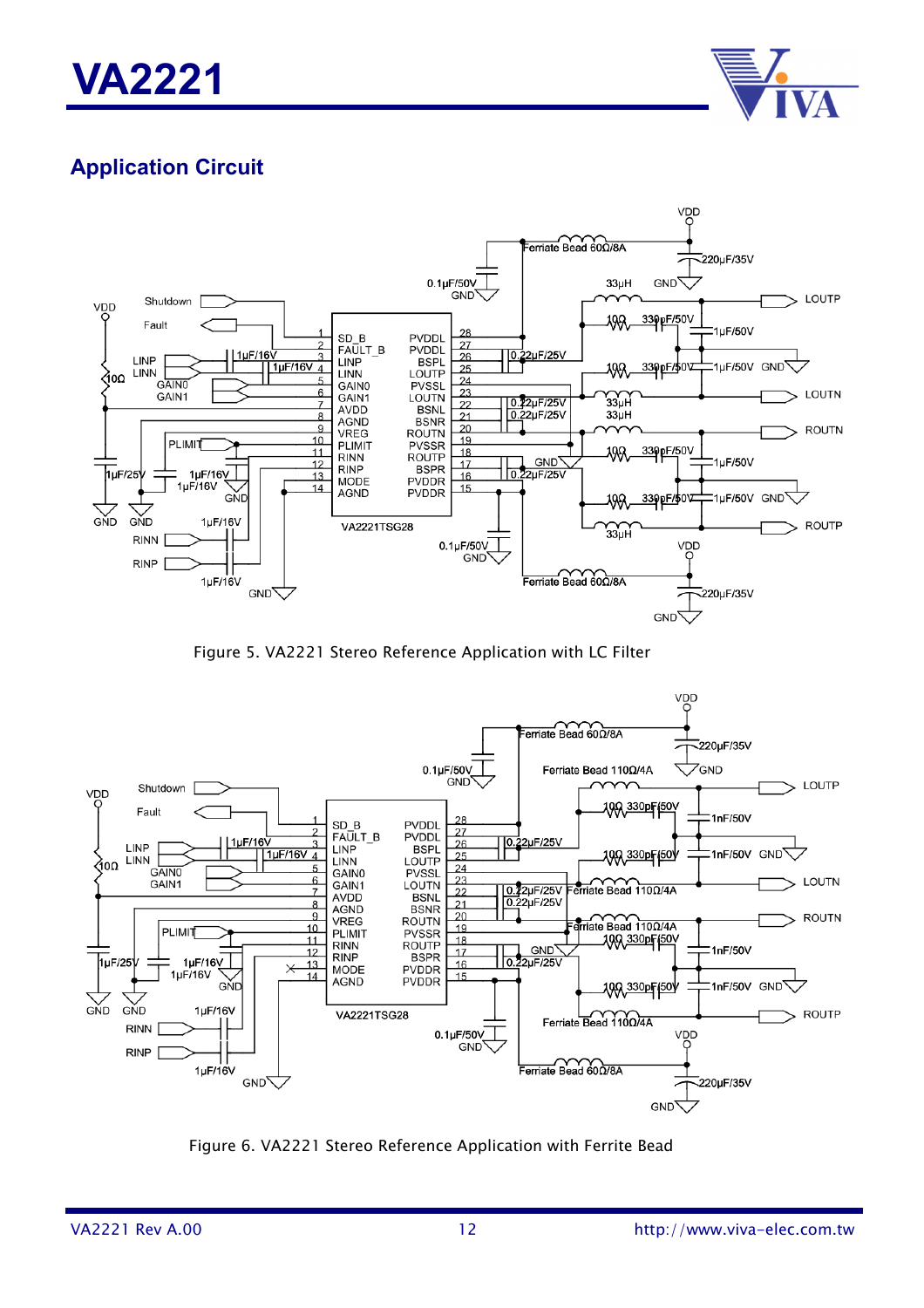



# **Package Information**

#### **TSSOP-28**





**NOTE** 

1. PACKAGE BODY SIZES EXCLUDE MOLD FLASH PROTRUSIONS OR GATE BURRS

- 2. TOLERANCE ±0.1 mm UNLESS OTHERWISE SPECIFIED
- 3. COPLANARITY: 0.1 mm
- 4. REFER TO JEDEC MO-153

|   | <b>SYMBOLS</b>        | DIMENSIONS IN MILLIMETER |      |             | DIMENSIONS IN INCH |            |             |
|---|-----------------------|--------------------------|------|-------------|--------------------|------------|-------------|
|   |                       | MIN                      | NOM  | MAX         | MIN                | <b>NOM</b> | MAX         |
|   | Α                     |                          |      | 1.15        |                    |            | 0.045       |
|   | A1                    | 0.00                     |      | 0.10        | 0.000              |            | 0.004       |
|   | A2                    | 0.80                     | 1.00 | 1.05        | 0.031              | 0.039      | 0.041       |
|   | b                     | 0.19                     |      | 0.30        | 0.007              |            | 0.012       |
|   | $\overline{\text{c}}$ | 0.09                     |      | 0.20        | 0.004              |            | 0.008       |
|   | D                     | 9.60                     | 9.70 | 9.80        | 0.378              | 0.382      | 0.386       |
|   | D2                    | 3.70                     | 3.80 | 3.90        | 0.146              | 0.150      | 0.154       |
|   | Е                     | 6.20                     | 6.40 | 6.60        | 0.244              | 0.252      | 0.260       |
|   | E1                    | 4.30                     | 4.40 | 4.50        | 0.169              | 0.173      | 0.177       |
|   | E2                    | 2.70                     | 2.80 | 2.90        | 0.106              | 0.110      | 0.114       |
|   | e                     |                          | 0.65 |             |                    | 0.026      |             |
|   | L                     | 0.45                     | 0.60 | 0.75        | 0.018              | 0.024      | 0.030       |
|   | v                     |                          |      | 0.10        |                    |            | 0.004       |
|   | θ                     | $0^{\circ}$              |      | $8^{\circ}$ | $0^{\circ}$        |            | $8^{\circ}$ |
| ∧ | $L1-L1$               |                          |      | 0.12        |                    |            | 0.005       |
| Α |                       | 1.00REF<br>0.039REF      |      |             |                    |            |             |